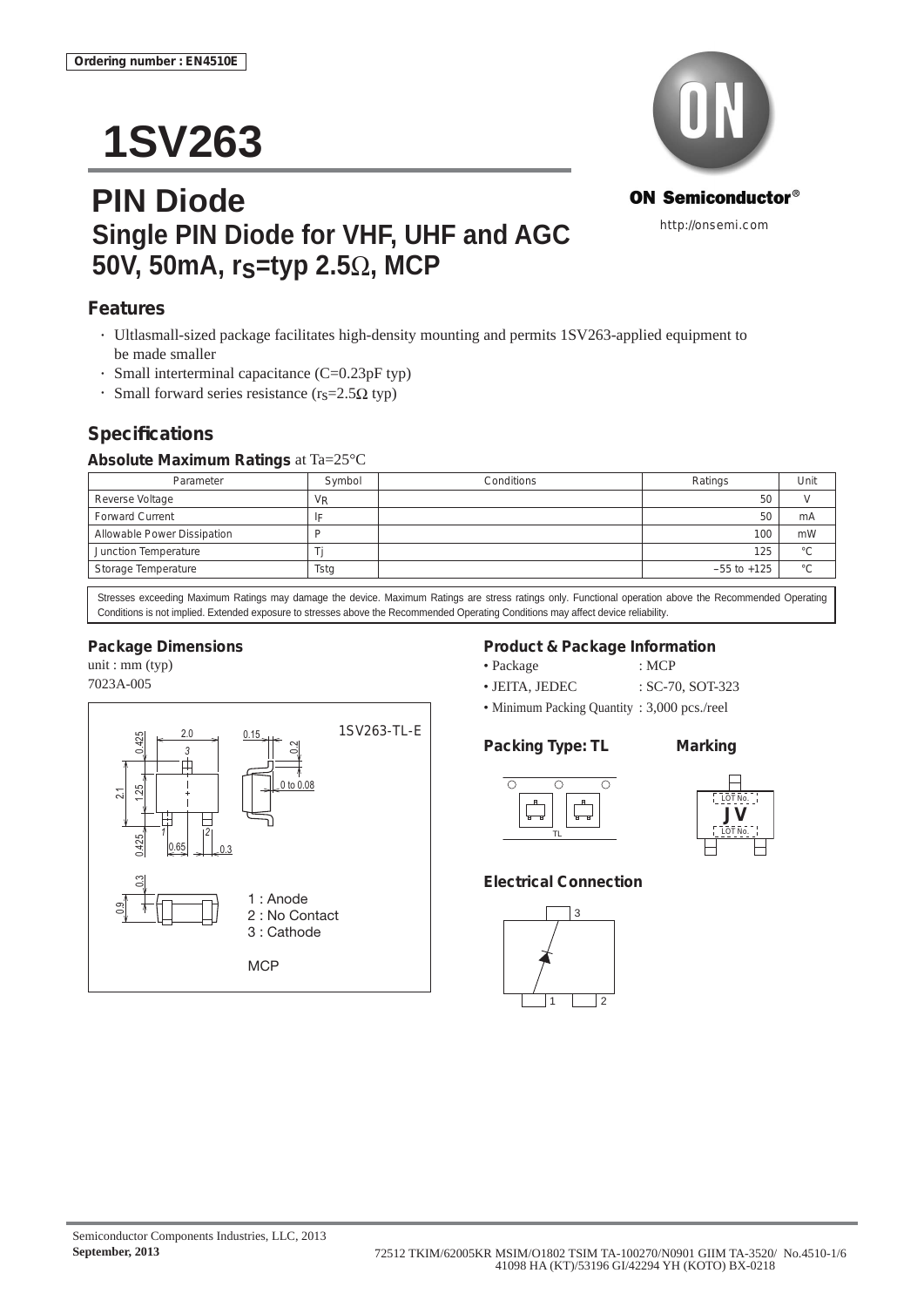### **Electrical Characteristics** at Ta=25°C

| Parameter                 | Symbol               | Conditions              | Ratings |      |      | Unit |
|---------------------------|----------------------|-------------------------|---------|------|------|------|
|                           |                      |                         | min     | typ  | max  |      |
| Reverse Voltage           | <b>V<sub>R</sub></b> | $I_R = 10 \mu A$        | 50      |      |      |      |
| <b>Reverse Current</b>    | <sup>I</sup> R       | $V_R = 50V$             |         |      | 0.1  | μA   |
| Forward Voltage           | VF                   | $I_F = 50mA$            |         | 0.91 | 0.95 |      |
| Interterminal Capacitance | ◡                    | $V_R = 50V$ , f=1MHz    |         | 0.23 | 0.4  | рF   |
| Series Resistance         | $r_S$                | $IF = 5mA, f = 100MHz$  |         | 4.0  | 8.0  | Ω    |
|                           |                      | $I_F = 10mA$ , f=100MHz |         | 2.5  | 4.5  |      |

### **Ordering Information**

| Device | الباكي     | ihinning | memo    |
|--------|------------|----------|---------|
|        | .          |          |         |
| -      | <b>MCP</b> | :s./reel | Pb Free |

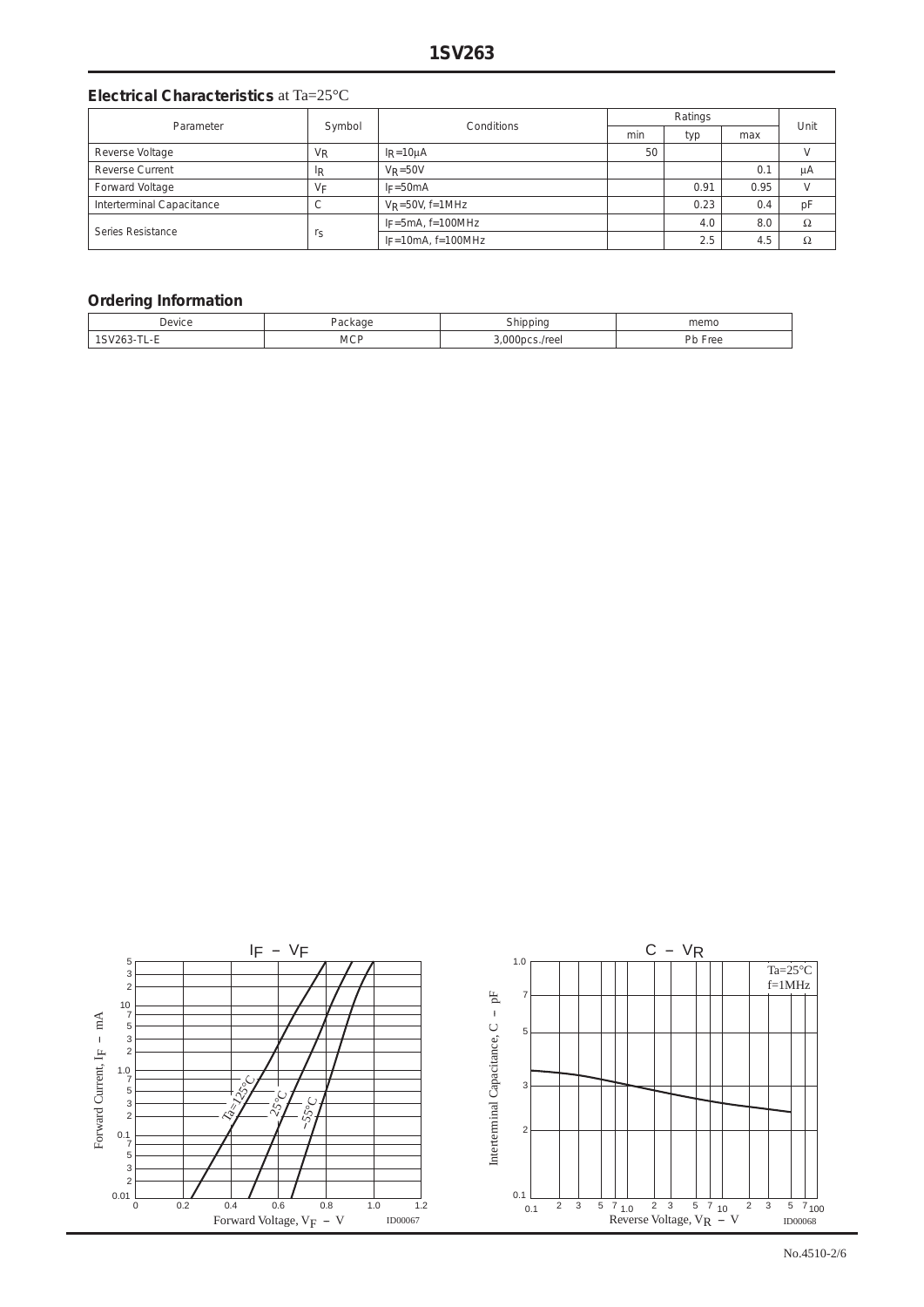

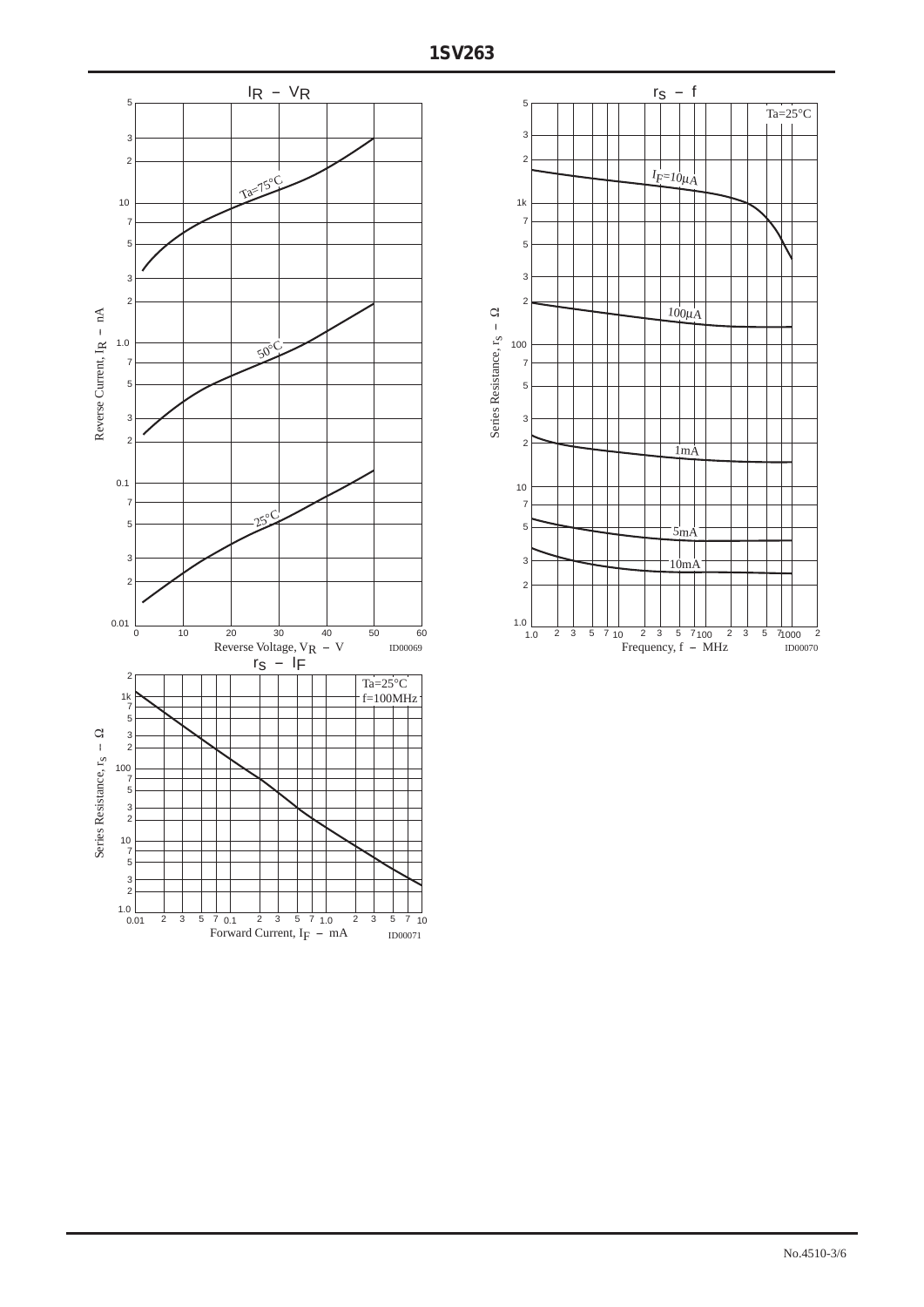## **Embossed Taping Specifi cation**

1SV263-TL-E

1. Packing Format



2. Taping configuration

7-1. Carrier tape size (unit:mm)



Carrier tape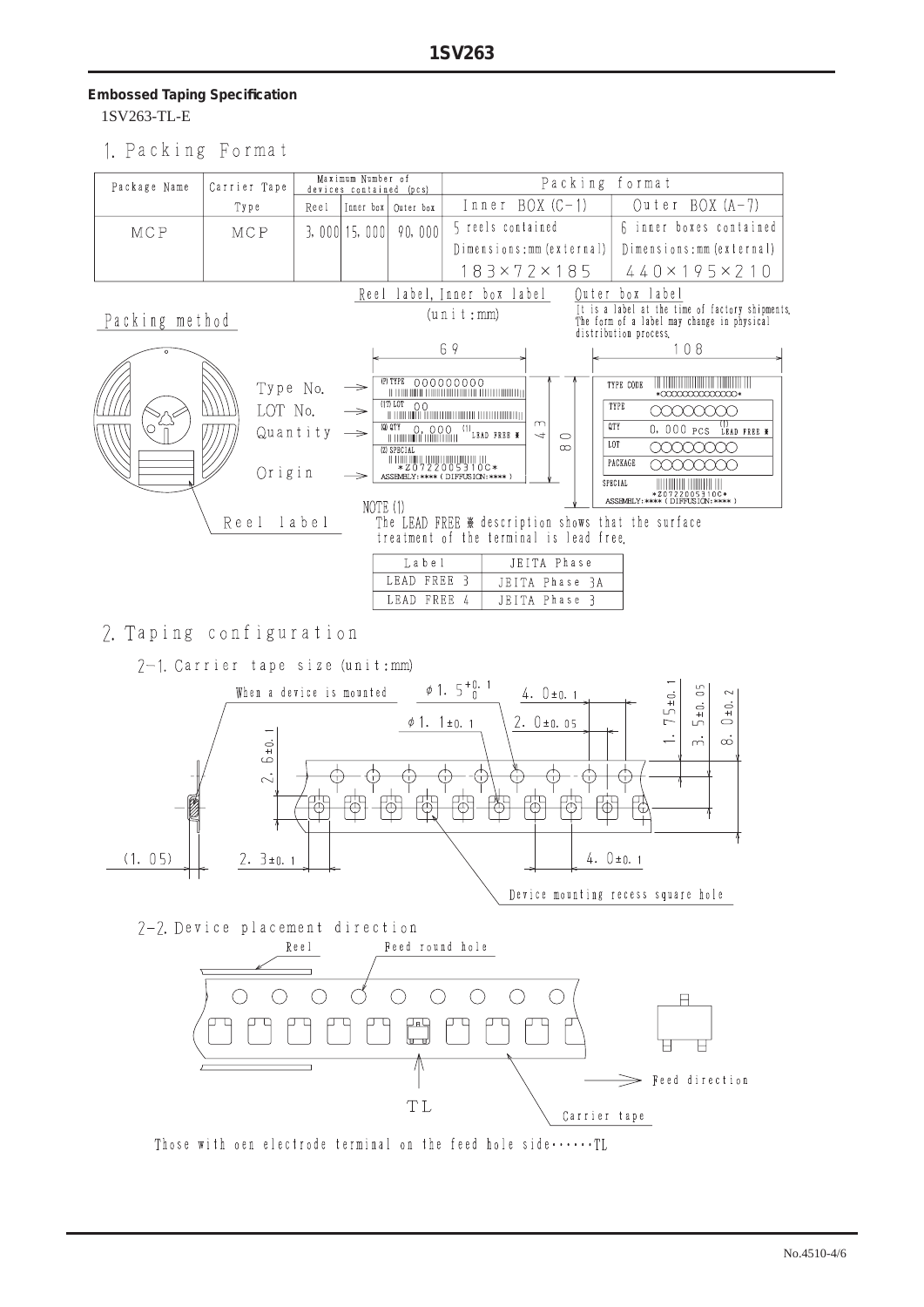# 1SV263-TL-E



### **Outline Drawing Community Community Community Community Community Community Community Community Community Community**